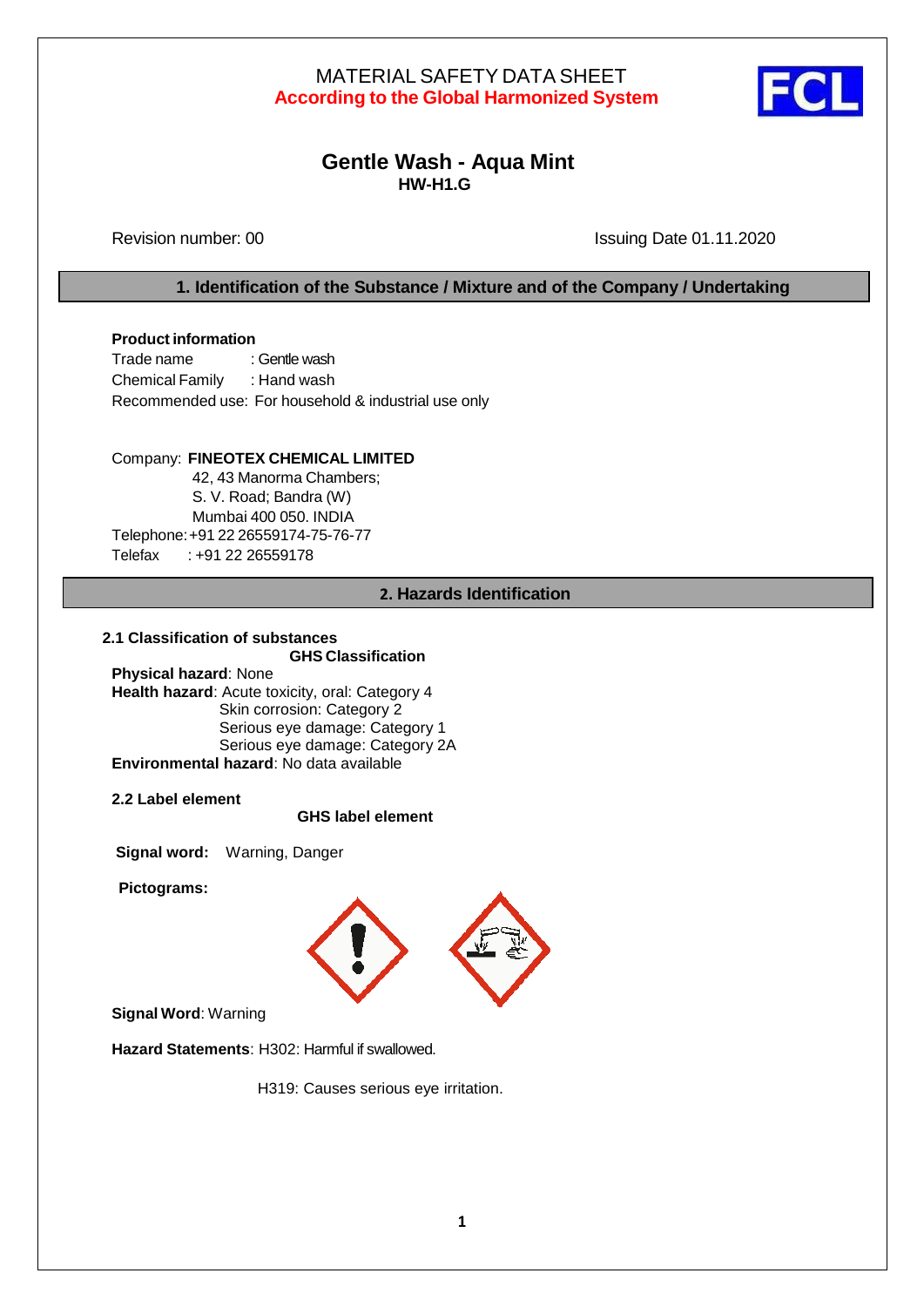

| (Prevention) | Precautionary Statements: P264: Wash thoroughly after handling.<br>P270: Do not eat, drink or smoke when using this product.                                       |
|--------------|--------------------------------------------------------------------------------------------------------------------------------------------------------------------|
|              | P280: Wear protective gloves/protective clothing/eye protection/face protection.                                                                                   |
|              | Precautionary statements: P301+P312: If swallowed: C                                                                                                               |
| (Response)   | P330: Rinse mouth.<br>P305+P351+P338: If in Eyes: Rinse cautiously with water for several minutes.<br>P337+P313: If eye irritation persist: Get medical attention. |
| Disposal:    | P501: Dispose of contents.                                                                                                                                         |
| Storage:     | None                                                                                                                                                               |

# **3. Composition / Information on Ingredients**

| <b>Composition</b>          | <b>Identifier</b> | $\%$        | <b>Classification</b>                                                           |
|-----------------------------|-------------------|-------------|---------------------------------------------------------------------------------|
|                             |                   |             |                                                                                 |
|                             |                   |             |                                                                                 |
| Glycerol                    | $56 - 81 - 5$     | Proprietary | H319: Serious eye damage: Category 2A                                           |
|                             |                   |             |                                                                                 |
| sodium chloride             | 7647-14-5         | Proprietary | H319: Serious eye damage: Category 2A                                           |
|                             |                   |             |                                                                                 |
|                             |                   |             |                                                                                 |
| Sodium lauryl ether sulfate | 9004-82-4         | Proprietary | H302: Acute toxicity, oral: Category 4<br>H319: Serious eye damage: Category 2A |
|                             |                   |             |                                                                                 |
|                             |                   |             |                                                                                 |

**Mixtures:** This product falls in the criteria of a mixture according to United Nations' Globally Harmonized System of Classification and Labelling of Chemicals (GHS).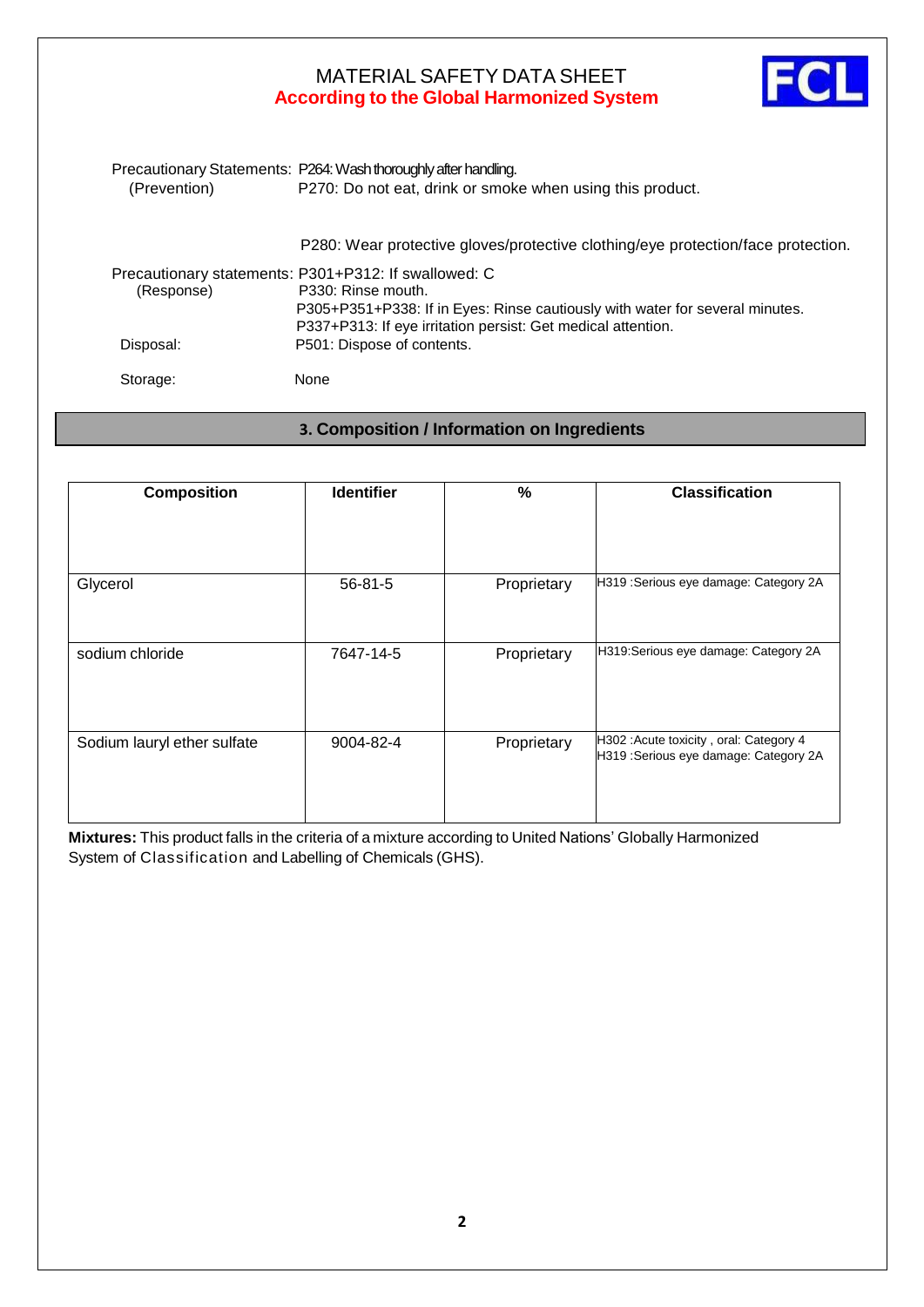

### **4. First aid Measures**

#### **Description of first aid measures:**

| General advice: Get under the shower if spilled over body |                                                                                                                           |  |  |
|-----------------------------------------------------------|---------------------------------------------------------------------------------------------------------------------------|--|--|
| Inhalation                                                | : Move to fresh air, seek medical attention in case of discomfort.                                                        |  |  |
| Skin contact                                              | : Wash thoroughly with water if felt irritated.                                                                           |  |  |
| Eyes contact<br>Ingestion                                 | : Flush eyes with water with eyelids held open and seek medical attention<br>: Rinse mouth and then drink plenty of water |  |  |

### **Most important symptoms and effects, both acute and delayed**

Symptoms/effects: May cause damage to organs (If you feel unwell, seek medical advice). Symptoms/effects after eye contact: May cause slight irritation

#### **Most important symptoms and effects, both acute and delayed**

No special Treatment needed. Treat symptomatically

## **5. Firefighting Measures**

Suitable extinguishing media: Use extinguishing measures that are appropriate to local circumstances and the surrounding environment.

Unsuitable extinguishing media: None known.

Specific hazards during fire fighting: Not flammable or combustible.

Hazardous combustion products: Decomposition products may include the following materials:

Carbon oxides Nitrogen oxides (NOx) Sulfur oxides Oxides of phosphorus

Special protective equipment for fire-fighters: Use personal protective equipment.

Specific extinguishing methods: Fire residues and contaminated fire extinguishing water must be disposed of in accordance with local regulations. In the event of fire and/or explosion do not breathe fumes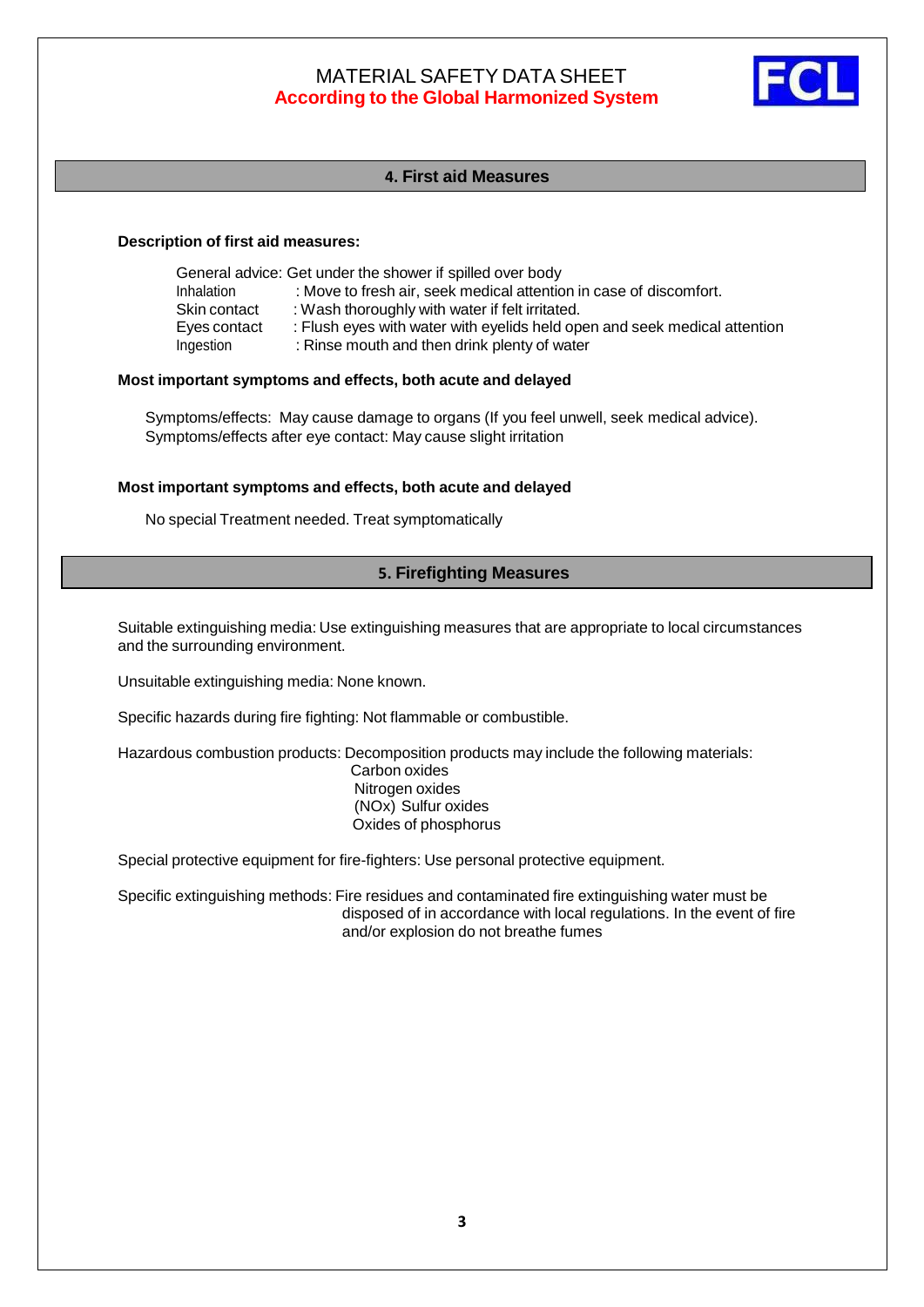

## **6. Accidental release Measures**

### **Personal Precautions, Protective Equipment and Emergency Procedures**

Ensure clean-up is conducted by trained personnel only. Refer to protective measures listed in sections 7 and 8.

## **EnvironmentalPrecautions**

Prevent spillage from entering into soil, sewers, drainage and groundwater and inform the authorities in case if entered

### **Methods and Materials for Containment and Clean Up**

Stop leak if safe to do so. Contain spillage, and then collect with non-combustible absorbent material, (e.g. sand, earth, diatomaceous earth, vermiculite) and place in container for disposal according to local / national regulations (see section 13). Flush away traces with water. For large spills, dike spilled material or otherwise contain material to ensure runoff does not reach a waterway.

## **7. Handling and Storage Measures**

Advice on safe handling: No special handling advice required. Conditions for safe storage: Keep out of reach of children. Store in suitable labelled containers. Storage temperature: 0 °C to 50 °C

## **8. Exposure Control / Personal Protection**

#### **Control Parameters**

Exposure Limits/Guidelines: None established

#### **Exposure Controls**

Engineering Controls: Adequate ventilation systems as needed to control Conc. of airborne contaminants below applicable exposure limits.

Eye/Face Protection: Safety glasses with side shields. Chemical goggles if there is a significant risk of splashing.

Respiratory Protection: None required under normal use. If product is heated, sprayed, appropriate respiratory protection may be needed.

Skin/Hand Protection: Wear suitable working clothing; chemically resistant protect gloves.

Ingestion: Do not eat, drink or smoke in work area. Wash hands before eating or smoking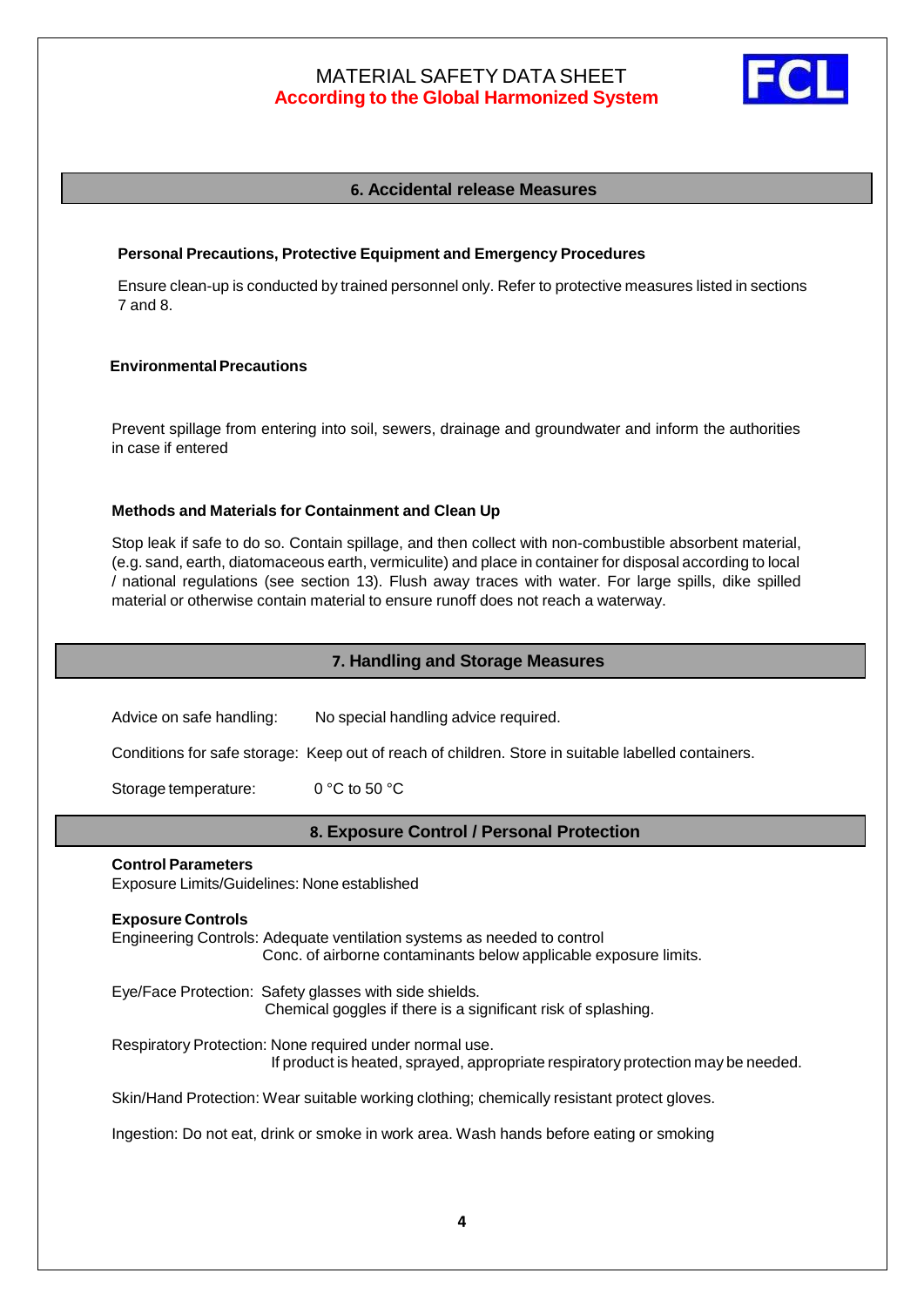

## **General safety and hygiene measures:**

Wear protective clothing as necessary to minimize contact. Handle in accordance with good industrial hygiene and safety practice. Wash soiled clothing immediately.

# **9. Physical and Chemical Properties**

| Form                                               | Clear viscous Liquid |  |
|----------------------------------------------------|----------------------|--|
| Odour                                              | Characteristic       |  |
| Odour threshold                                    | Not Determined       |  |
| Colour                                             | Ocean blue           |  |
| pH value neat                                      | $6.5 - 7.5$          |  |
| Melting point (°C)                                 | <b>NA</b>            |  |
| Boiling point (°C)                                 | No Data Available    |  |
| Flash point (°C)                                   | <b>NA</b>            |  |
| Flammability                                       | Not Applicable       |  |
| Lower explosion limit                              | No Data Available    |  |
| <b>Upper explosion limit</b>                       | No Data Available    |  |
| Auto ignition                                      | No Data Available    |  |
| Vapour pressure mmHg (@ 20 °C)                     | <b>NA</b>            |  |
| Density                                            | 1.052                |  |
| Relative density (Water = 1) (60°C)                | <b>NA</b>            |  |
| Relative Vapour density (Air = 1)                  | <b>NA</b>            |  |
| Partitioning coefficient n-octanol/water (log Pow) | No Data Available    |  |
| Thermal decomposition                              | No Data Available    |  |
| Viscosity, Kinematic (cSt @100 °C)                 | 1648                 |  |
| Particle size                                      | Not Applicable       |  |
| Solubility in water                                | Soluble              |  |
| Evaporation rate                                   | No Data Available    |  |
| Other Information                                  | Not Applicable       |  |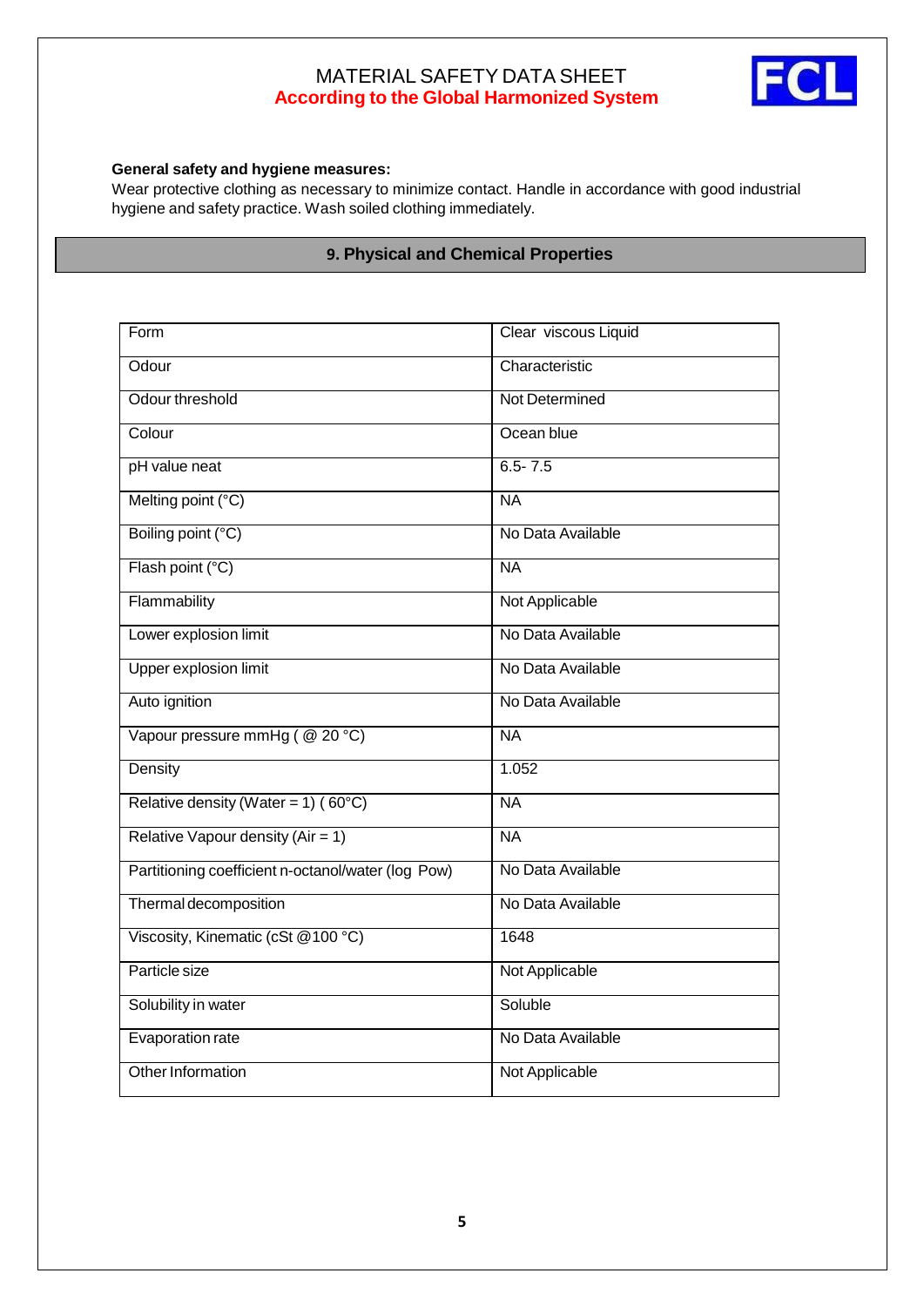

## **10. Stability and Reactivity**

Chemical stability: Stable under normal conditions.

Possibility of hazardous reactions: No dangerous reaction known under conditions of normal use.

Conditions to avoid: None known.

Incompatible materials: None known.

Hazardous decomposition products: Decomposition products may include the following materials: Carbon oxides

Nitrogen oxides (NOx) Sulfur oxides Oxides of phosphorus

## **11. Toxicological Information**

Information on likely routes of exposure: Inhalation, Eye contact, Skin contact

#### **Potential Health Effects**

Eyes: Causes serious eye irritation.

Skin: Health injuries are not known or expected under normal use.

Ingestion: Health injuries are not known or expected under normal use.

Inhalation: Health injuries are not known or expected under normal use.

Chronic Exposure: Health injuries are not known or expected under normal use.

#### **Experience with human exposure**

Eye contact: Redness, Pain, Irritation

Skin contact: No symptoms known or expected.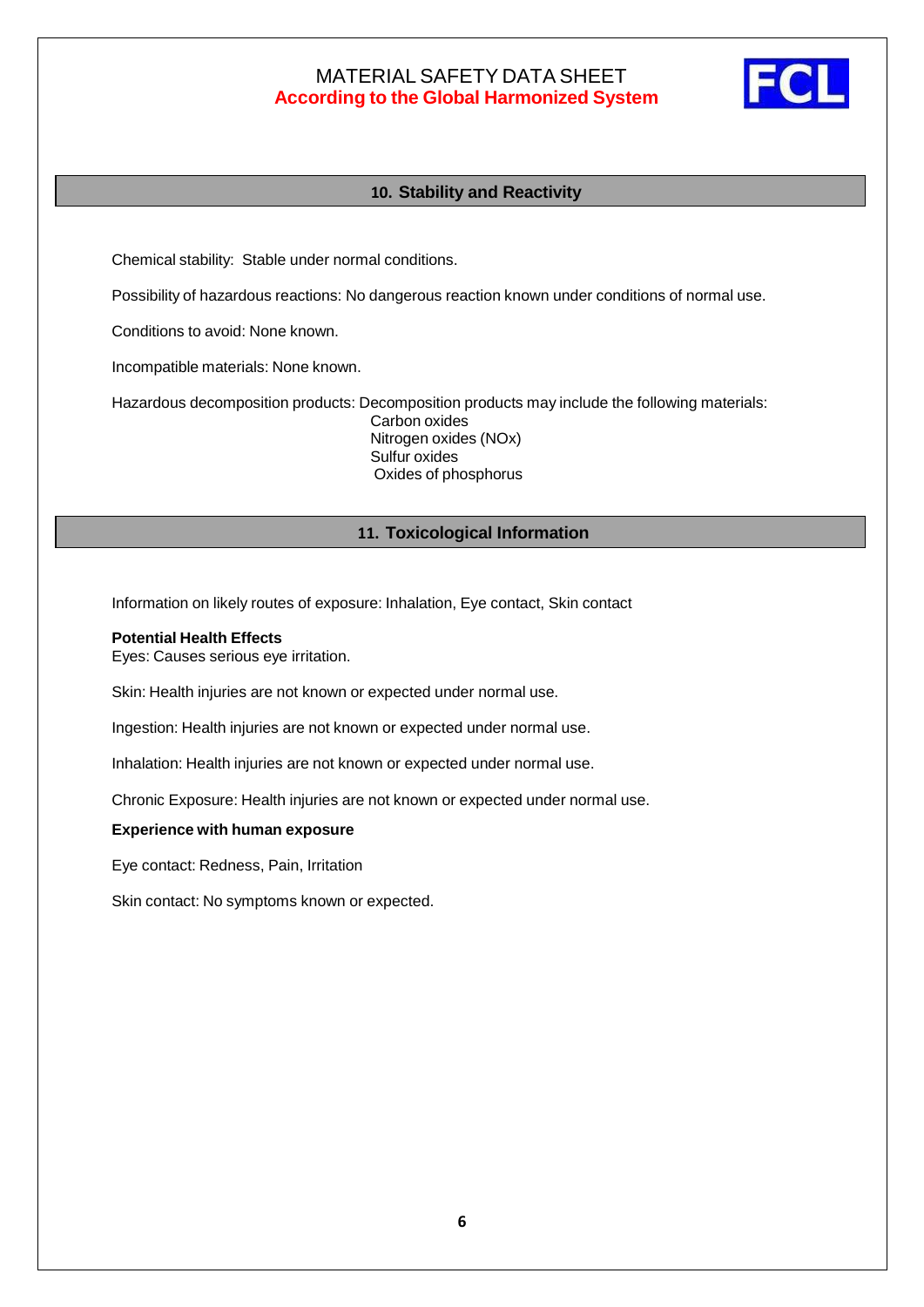

Ingestion: No symptoms known or expected. Inhalation: No symptoms known or expected. **Toxicity Product** Acute oral toxicity: None known Acute inhalation toxicity: No data available Acute dermal toxicity: None known Skin corrosion/irritation: No data available Serious eye damage/eye irritation: No data available Respiratory or skin sensitization: No data available Carcinogenicity: No data available Reproductive effects: No data available Germ cell mutagenicity: No data available Teratogenicity: No data available STOT-single exposure: No data available STOT-repeated exposure: No data available Aspiration toxicity: No data available

## **12. Ecological Information**

Eco toxicity: This product is not expected to cause significant effects in the aquatic environment.

Persistence and degradability: No data available

Bio accumulative potential: No data available

Mobility in soil: No data available

Other adverse effects: No data available

### **13. Disposal Consideration**

#### **Product Waste**

Do not dump into any sewers, on the ground, or into any body of water.

All disposal methods must be in compliance with Federal, State/Provincial, and local regulations.

#### **Packaging Waste**

Dispose of content and/or container in accordance with local, regional, national, and/or international regulations.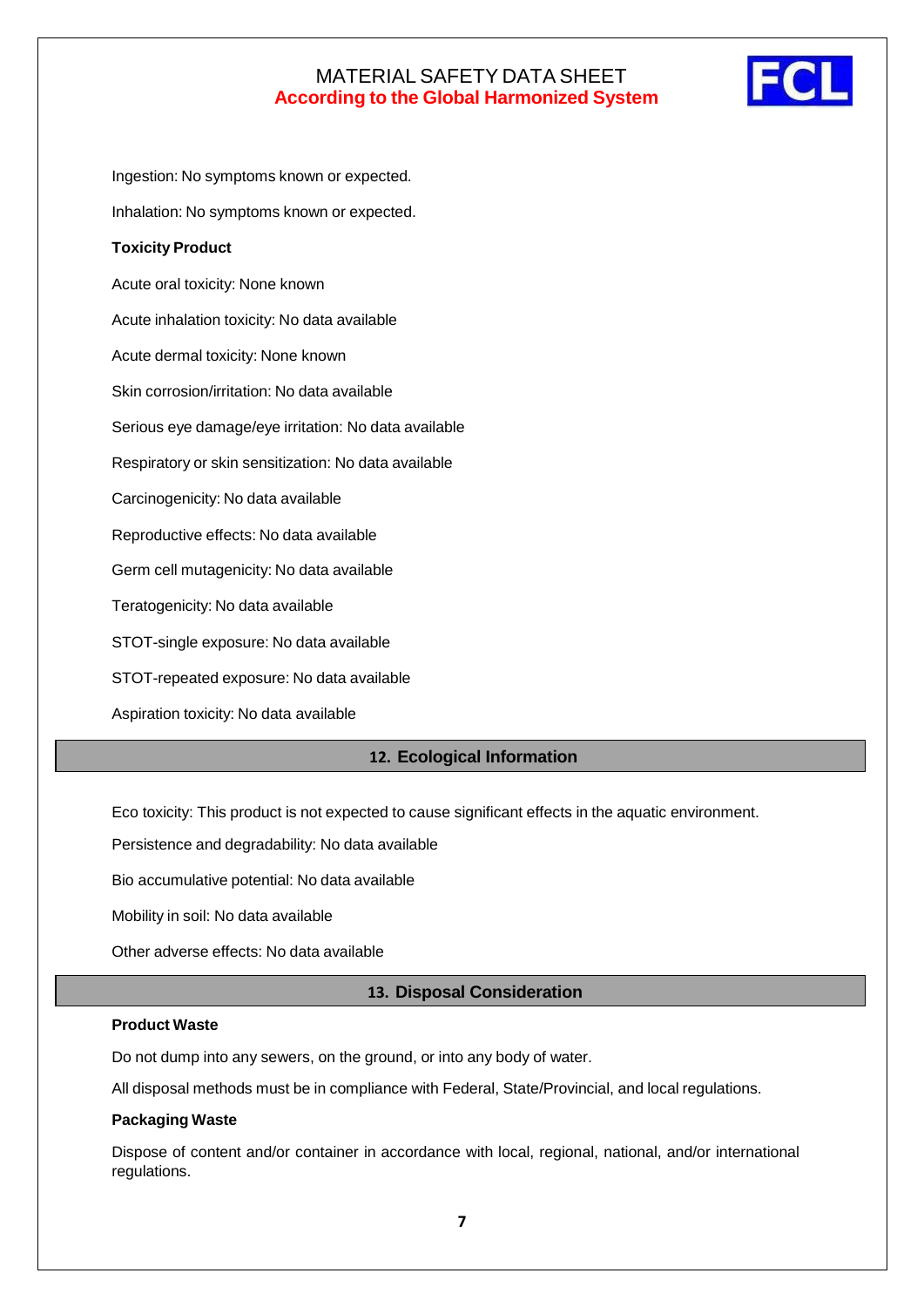

## **14. Transport Information**

In Accordance With ICAO/IATA/IMDG/DOT

**UN Number:** Not regulated for transport

**UN Proper Shipping Name:** Not regulated for transport

**Transport by Sea:** Not regulated for transport

**Air Transport:** Not regulated for transport

### **15. Regulatory Information**

The product is not classified as dangerous to environment or health, as the hazardous substance in encapsulated in the product.

**15.1 Other EU regulations**: Employment restrictions concerning young person must be observed. Use only by technically qualified individuals.

Other National regulations: Not applicable

**15.2 Labelling according to EU Directives:** The product is not classified as dangerous according to EU Dangerous Preparations Directive (DPD) 1999/45/EC and hence does not require a hazard warning label. However, the normal safety precautions for handling of chemicals must be observed.

#### **Code letter and hazard designation (symbol) of product:**

 **H phrases:**Not known

 **National requirements in India** The Factories Act, 1948 The Motor Vehicles Act, 1988

## **16. Other Information**

This safety data sheet has been prepared in accordance with GHS standard format.

 **16.1 GHS classification:** The GHS calculation method has been used for classification of this mixture.

### **16.2. Full text of H-Statements referred to under Sections 3:**

The risk phrases shown below are for the component substances which are listed in section 3 and not for the actual finished formulation.

 **H phrases :**H302-Acute toxicity H319-eye damage

Please note that, when diluted to the recommended working concentration with water, the working fluid will not be classified as hazardous to health.

Training advice: The product does not require any special training before use. Usage and handling instructions are mentioned in the Material Safety Data Sheet